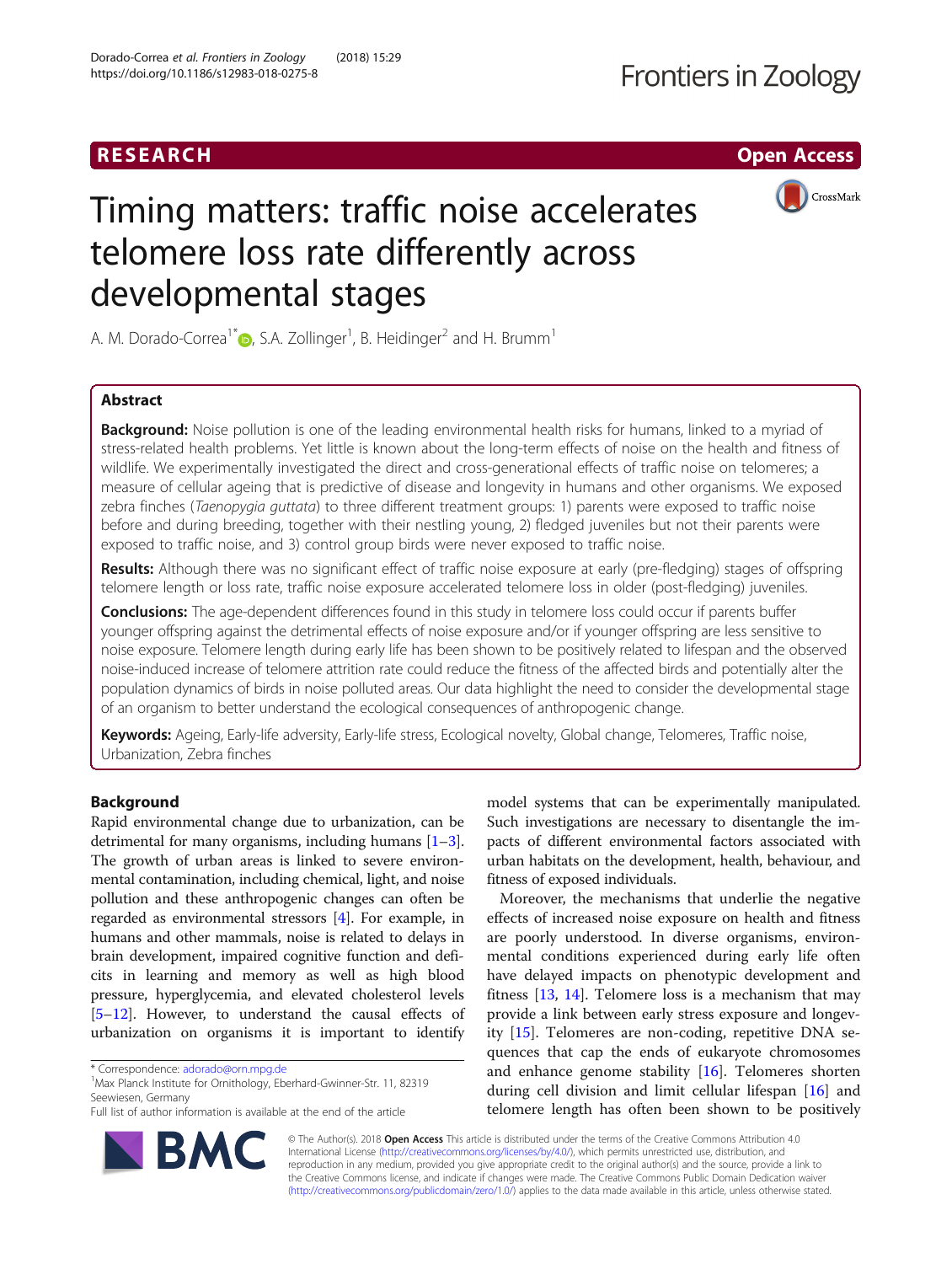associated with longevity [[17\]](#page-6-0). Telomeres have also been shown to shorten in response to stress in mammals and some birds [[17](#page-6-0)–[19](#page-6-0)].

In humans and in birds, there is also evidence that stress experienced by parents can impact offspring telomere length and loss rate [\[20](#page-6-0)–[29\]](#page-7-0). For example, human mothers that reported experiencing stressful conditions during pregnancy produced offspring with shorter telomeres at birth [[22\]](#page-6-0) and in adulthood [\[21](#page-6-0)]. As these studies are necessarily correlative it is difficult to separate cause and effect. But, these findings are also supported by a recent experimental study in birds where experimentally elevated stress hormone levels in the yolk resulted in chicks with shorter telomeres at the end of post-natal development [\[20](#page-6-0)]. However, the relative importance of stress exposure experienced by parents and offspring at different developmental stages has rarely been disentangled.

Information regarding effects of urbanization on telomere length or attrition rates in birds is still scarce. However, two recent studies have found links between urbanization and telomere length in juvenile songbirds. In a cross-fostering experiment, it was found that great tits (Parus major) reared from 2 days of age in urban environments had significantly shorter telomeres at 15 days of age than birds reared in rural areas  $[30]$ . It remains unclear which aspects of urbanization may have contributed to this effect of living in an urban environment on telomere dynamics. In another study, playback of traffic noise in the field resulted in shorter telomeres in 9-day-old house sparrows (Passer domesticus) [[31](#page-7-0)]. In addition, one field study showed that telomere length may predict post-fledging survival and recruitment of great tits in urban and rural areas. However, in urban environments adult great tits had longer telomeres, on average than tits in rural populations, possibly due to selective disappearance of individuals with shorter telomeres in early life [[32\]](#page-7-0). Yet, neither of these studies investigated whether exposure to traffic noise had longer-term effects on telomere attrition rates, or whether chronic noise exposure affects individuals at different ontogenetic stages.

We experimentally tested for direct and cross-generational effects of traffic noise exposure across developmental stages in zebra finches bred in aviaries in our laboratory. In this experiment we compared telomere lengths at 21 and 120 days post-hatch in (1) birds that hatched to parents that were exposed to noise during courtship, egg-laying, and nestling care periods, with the offspring themselves also exposed to noise until ca. 18 days post-hatch, (2) birds that hatched to non-noise exposed parents, but which were themselves exposed to noise from day 18 to 120, and (3) controls in which neither the parents nor the chicks were exposed to noise. If

physiological stress responses in female birds during courtship and egg-laying are elevated due to chronic noise exposure, their eggs could contain more maternal glucocorticoids than those of non-stressed females. Therefore, we hypothesized that the offspring of noise-stressed females may have elevated levels of glucorcorticoids and/or oxidative damage, both of which could result in shorter telomeres. If the effects of noise as a stressor are direct, rather than cross-generational, we predicted that offspring who were chronically exposed to noise themselves would suffer higher rates of telomere loss, but those whose parents had noise exposure would not suffer the same degree of telomere damage.

# **Methods**

# Study system

We bred adult zebra finches (2–3 years old) from the colonies at the Max Planck Institute for Ornithology in Seewiesen, Germany. Each of three experimental rooms consisted of three aviaries  $(1 \times 2 \times 2 \text{ m})$ , each housing 7–8 pairs of birds. Each aviary was provided with 12 wooden nest boxes and ad libitum nesting materials, seeds, commercial finch egg food and water. In addition, birds were provided with fresh vegetables and hard-boiled eggs twice weekly throughout the experimental period. Our experimental birds were the offspring of these breeding adults. Each aviary produced an average of 29 offspring (16–42), with a total of 263 offspring from all treatment groups. Offspring that died before they reached 120 days post-hatch were not included in the experiment. Animal housing and care was all in accordance with European and local laws governing the care and use of laboratory animals (Council of Europe Treaty ETS-123). All experimental procedures were approved by and done under license from the Government of Upper Bavaria (Regierung von Oberbayern), licence number 55.2–1–54-2532-51-2013.

#### Experimental treatment

To determine if typical city traffic noise affects telomere dynamics in juvenile birds, we designed three noise exposure treatments: 1) the parents were exposed to noise during breeding, egg-laying and nestling care periods (PNoise), 2) juvenile birds were exposed to noise exposure from fledging throughout the sensory motor learning period, 18–120 days post-hatch (JNoise), and 3) a control group that was not exposed to noise at any time point (NoNoise) (Additional file [1](#page-5-0): Table S1). Thus, the offspring in the PNoise treatment group were not exposed to traffic noise after fledging, and the offspring in the JNoise treatment were not exposed before fledging, nor were their parents. The PNoise group had a total of 95 offspring from 32 broods, the JNoise group 59 from 17 broods, and the control group (NoNoise) had 109 offspring from 35 broods. The difference in sample size between treatments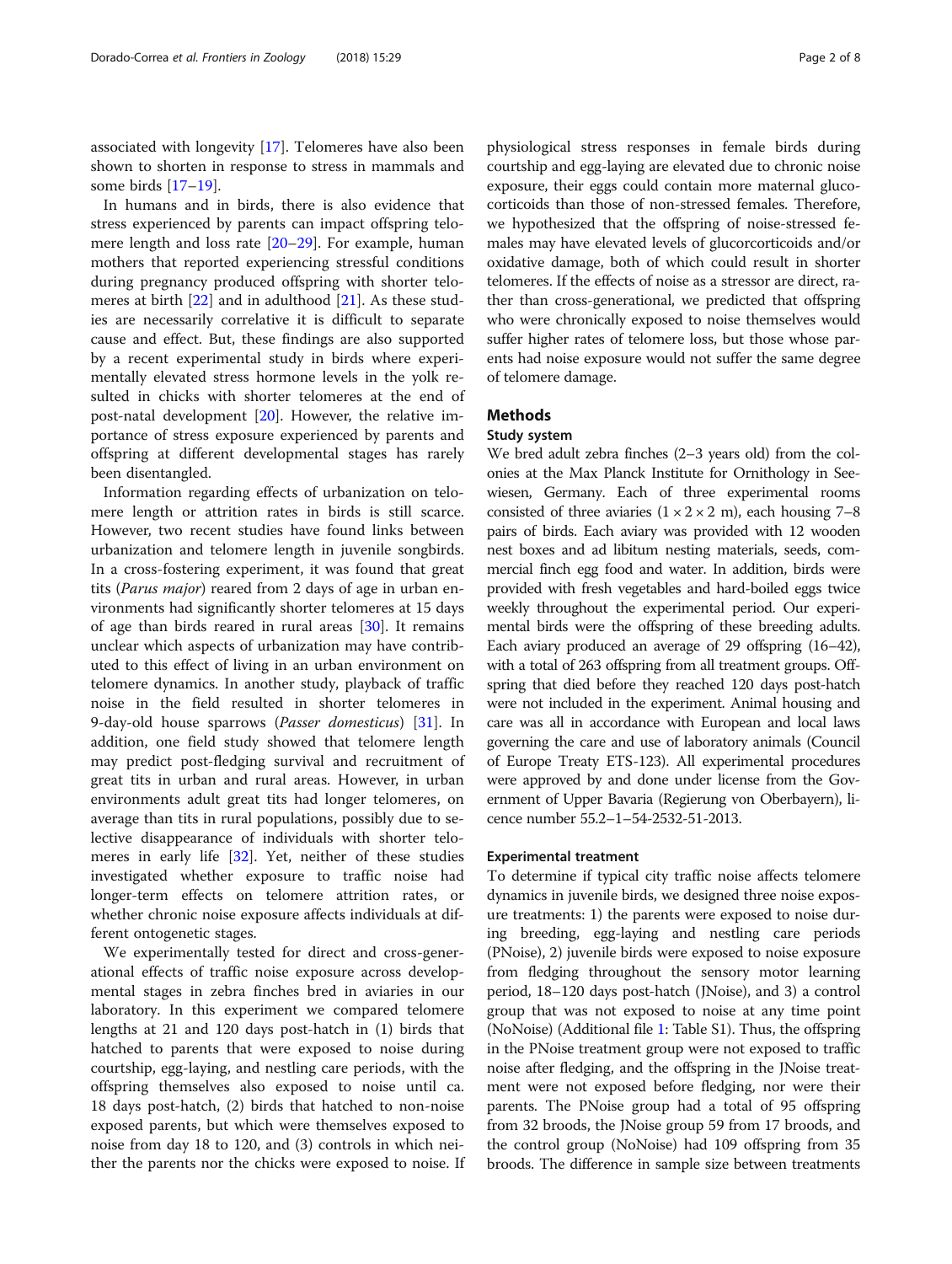is because the parents of the treatments PNoise and NoNoise bred twice, once in PNoise and once in NoNoise treatments. To control for potential effects of breeding experience we considered the number of breeding rounds in the statistical analysis (see below).

Noise playback consisted of 80, 5-min long recordings of street traffic noise, which was recorded at several busy intersections in Munich, Germany during April 2013. During the daylight hours (06:30–20:30), the 80 recordings were played continuously, in randomized order, with playback levels (measured at the position of the nest boxes) averaging between 65 and 85 dB(A) re 20 μPa. Nighttime playback (20:30–06:30) consisted of randomized playback of 40 noise recordings, which were less dense in the rate of passing than the daytime recordings and were reduced in overall amplitude, with playback level averages ranging between 45 and 75 dB(A). Therefore, noise playback mimicked typical urban noise patterns, according to published noise maps [[33\]](#page-7-0). We played noise from a laptop computer to an array of 12 pairs of amplified portable speakers (Hama Sonic Mobil 400 Alu PS1032), with 4 pairs arranged above each of the three aviaries in the room. Noise playback was run using a script written in MatLab (version 7.5.0; Natick, MA, USA; [www.mathworks.com](http://www.mathworks.com)) to randomize playback during day and night. For the PNoise group, playback of noise began 4 weeks before the introduction of nesting materials and nest boxes and continued until the median juvenile in the room had fledged (the date when half of the offspring had fledged). For the JNoise group, the noise playback began when the median juvenile was 18 days post-hatch, and continued until all juveniles had reached 120 days.

#### Telomere measurement

Blood samples were collected by brachial venipuncture for each bird at 21 and 120 days post-hatch to measure telomere length and loss rate. Telomere length at 25 days has previously been shown to be positively related to lifespan in zebra finches [[17](#page-6-0)]. Blood was collected into heparinized capillary tubes  $(1.4 \times 75 \text{ mm})$ , transferred into Eppendorf tubes, and centrifuged to separate the cells from the plasma. The cells were then stored at − 80 °C until DNA extraction. We analyzed samples for 263 birds in total, 137 females, and 126 males, at both ages. We used the DNeasy Blood and Tissue kit (Qiagen) to extract genomic DNA from the red blood cells following the manufacturer's protocol. We used a NanoDrop 8000 spectrophotometer (Thermo Scientific) to measure the quantity of the DNA. To measure relative telomere length we used quantitative PCR (Stratagene MX3000P), as described in [[34](#page-7-0)], and adapted to zebra finches [\[35\]](#page-7-0).

The relative telomere length of each sample was measured by calculating the ratio  $(T/S)$  of telomere repeat copy number (T) to single control gene copy number (S), relative to a reference sample. As the control gene, we used the Glyceraldehyde-3-phosphate dehydrogenase (GAPDH). The following forward and reverse primers were used to amplify the telomere: Tel1b (5′-CGGT TTGTTTGGGTTTGGGTTTGGGTTTGGGTTTGGG TT-3′), Tel2b (5′-GGCTTGCCTTACCCTTACCCTTA CCCTTACCCTTACCCT-3′) and zebra finch-specific GAPDH sequences: GAPDH-F (5′-AACCAGCCAAGT ACGATGACAT-3′), GAPDH-R (5′-CCATCAGCAGCA GCCTTCA-3′). The telomere and GAPDH reactions were carried out on different plates, the number of PCR cycles required for the products to accumulate enough fluorescent signals to cross a threshold was determined. The detailed description of the conditions of the PCR can be found in [\[35\]](#page-7-0). A standard curve was included to measure the efficiencies of the reactions on every plate. The reference sample was from a zebra finch that was 21 days old at the time of collection. The efficiencies were within an acceptable range (plate mean  $\pm$  SD GADPH  $100.82 \pm 3.31$ ; telomere  $91.68 \pm 6.47$ ) in all cases. All samples, including the standard curve, were run in triplicate, and average values were used to calculate the relative T/S ratios for each sample relative to the reference sample (for details see  $[17]$  $[17]$  $[17]$ ). All of the samples of an individual were run on the same plate, i.e. the samples from each individual, taken on day 21 and 120 were run in the same plate in triplicate. In total, 23 plates were run for telomeres and GAPDH. The mean  $\pm$  SD intraplate coefficient of variation of the Ct values was calculated per plate by dividing the standard deviation by the mean of the 20 ng concentration wells in the standard curve, multiplied by 100 (3 replicates). As a result, we got  $1.99 \pm 1.00$  intraplate variation for the telomere assays and  $0.15 \pm 0.09$  for the GAPDH assays, respectively. The average interplate variation for the ΔCt values was 3.96% and was calculated using the standard deviation value of ΔCt of the 20 ng wells of the standard curve of all plates divided by the mean, multiplied by 100.

#### Paternity analysis

To account for possible genetic effects on telomere loss, we considered the identity of parents in the analysis (see below). Since there is typically a considerable amount of extra pair young in captive zebra finch colonies [\[36](#page-7-0)], genetic paternity analysis is necessary to reliably assign parentage. To this end, all offspring were genotyped at 11 highly polymorphic microsatellite markers [[37\]](#page-7-0) and parentage was assigned by exclusion.

# **Statistics**

All statistical analyses were performed with R 3.1.1 (R Core Team 2013). We fitted linear mixed-effects models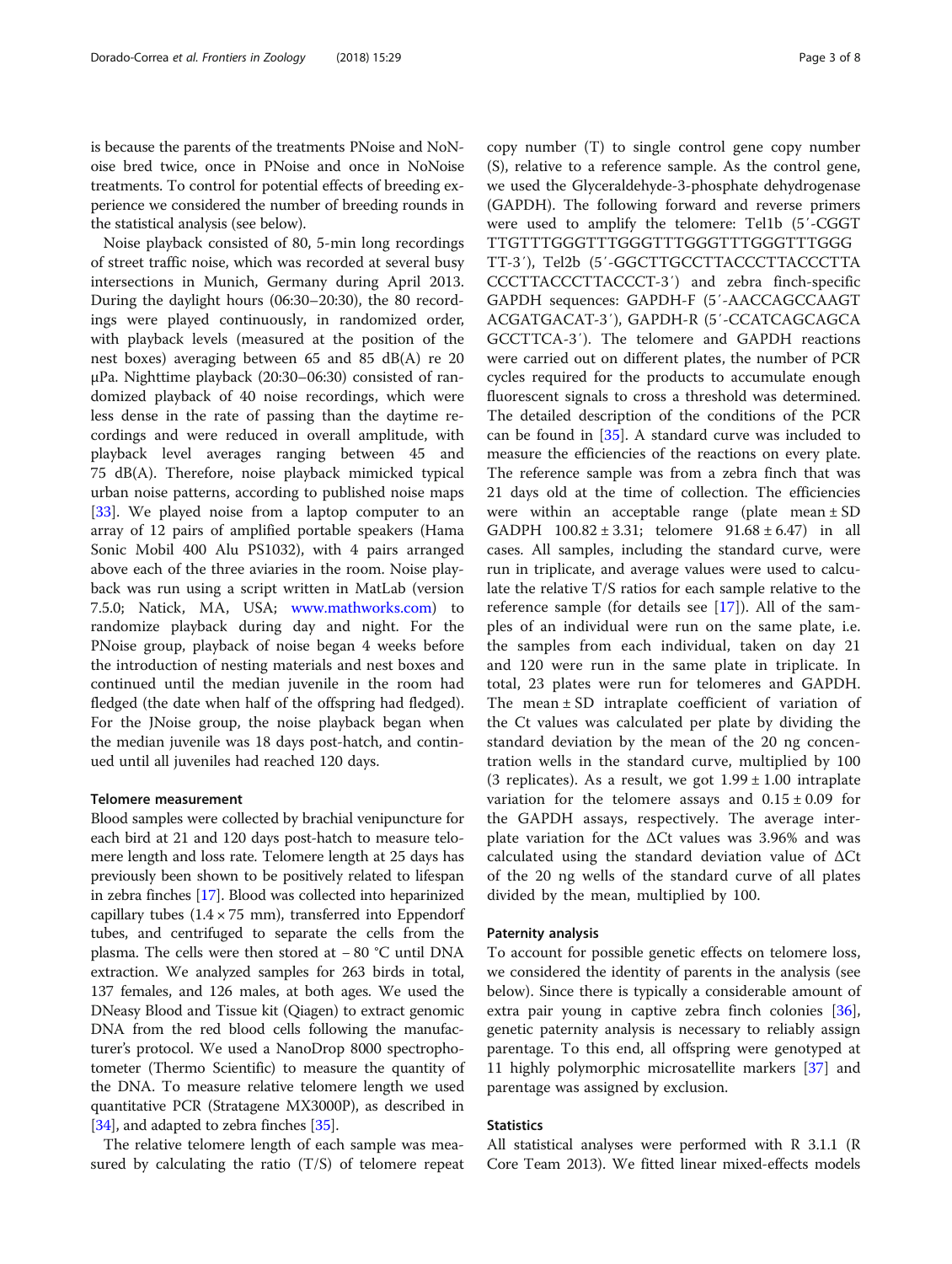to analyze our data, using the "lmer" function (package lme4). Additionally, we used the "sim" function (package arm) to simulate the posterior distribution of the model parameters and values were extracted based on 2000 simulations [\[38\]](#page-7-0). The statistical significance of fixed effects and interactions were assessed based on the 95% credible intervals (CI) around the mean (estimate). We considered an effect to be "significant" in the frequentist's sense ( $p <$ 0.05) when the 95% CI did not overlap zero [[39](#page-7-0)]. Telomere length (log-transformed) was set as the dependent variable, treatment (NoNoise, PNoise, JNoise), age when the sample was taken (21 or 120 days old), sex, mass of every individual at 21 and 120 days (mass) and breeding round as independent factors. Breeding round is the number of times the adults have reproduced. The individual ID, the ID of the genetic parents, and the aviary (to account for effects of the common aviary) were included as random effects. Genetic parentage was determined by exclusion using the R package SOLOMON [\[40](#page-7-0)]. The model used in the paper included interaction between treatment and age and was compared to other models using the Akaike Information Criterion (AIC), REML was set to FALSE [\[41\]](#page-7-0). The repeatability was calculated based on random effects of the model, for the individual repeatability parents ID were not taken into account.

## Results

Telomere length decreased with age in all treatment groups (Table 1, Fig. [1\)](#page-4-0). At 21 days, telomere lengths did not significantly differ between treatments (mean ± SD NoNoise: 1.40 ± 0.55 T/S ratio; PNoise: 1.46 ± 0.53 T/S ratio; JNoise:  $1.46 \pm 0.50$  T/S ratio). The JNoise group experienced significantly greater telomere shortening between days 21 and 120 days than the PNoise and NoNoise groups (Table 1, Fig. [1](#page-4-0) and Additional file [1:](#page-5-0) Figure S1). Zebra finch juveniles exposed to noise post-fledging (JNoise treatment) had shorter telomeres at 120 days (mean  $\pm$  SD: 0.87  $\pm$  0.33 T/S ratio) than the offspring from the PNoise treatment (mean ± SD: 1.17 ± 0.42 T/S ratio) and NoNoise treatment (mean  $\pm$  SD: 1.19  $\pm$  0.53 T/S ratio) groups. The estimate of individual repeatability was 0.38 CI 0.27, 0.47. The estimate of mother repeatability was 0.19 CI 0.07, 0.31 and father repeatability was 0.08 CI 0.05, 0.29. The values of telomere length at 21 days in all three groups were within the range of telomere lengths found in previous studies in zebra finches [[17\]](#page-6-0). There were no significant effects of sex, breeding round, or body mass on telomere length (Table 1).

## **Discussion**

This study is the first to experimentally examine the effects of traffic noise on telomere length and attrition rate under controlled laboratory conditions. We found that

Table 1 Outcome of linear models testing the effects of noise on the telomere length of juvenile zebra finches that had parents exposed to noise (PNoise), or that were themselves exposed to noise (JNoise) and a no-noise control group. The asterisks represent "significant" differences in the frequentist's sense, i.e. when the 95% credible intervals did not overlap zero [\[39](#page-7-0)]

| 2010 Credibic intervals and not overlap zero [02] |                       |                |
|---------------------------------------------------|-----------------------|----------------|
| Parameters                                        | Estimate $(\beta)$    | 95% CI         |
| Fixed effects                                     |                       |                |
| (Intercept)                                       | 0.11                  | $-0.16, 0.37$  |
| Parents in noise (PNoise)                         | 0.06                  | $-0.01, 0.12$  |
| Offspring in noise (JNoise)                       | 0.04                  | $-0.07, 0.15$  |
| Sex                                               | 0.03                  | $-0.02, 0.08$  |
| Age                                               | $-0.2$                | $-0.27,-0.12*$ |
| Breeding round                                    | 0.03                  | $-0.03,0.08$   |
| Mass                                              | 0.01                  | $-0.007,0.03$  |
| PNoise x age                                      | $-0.06$               | $-0.15,0.02$   |
| JNoise x age                                      | $-0.32$               | $-0.60,-0.02*$ |
| Random effects                                    | Std. Dev $(\sigma^2)$ |                |
| Individual ID (Intercept)                         | 0.04                  |                |
| Mother ID (Intercept)                             | 0.08                  |                |
| Father ID (Intercept)                             | 0.09                  |                |
| Group (Intercept)                                 | 0.01                  |                |
| Plate                                             | 0.23                  |                |
| Residual                                          | 0.22                  |                |

traffic noise had a direct impact on the rate of telomere loss in post-fledge juvenile zebra finches. However, there were no significant effects of noise experienced by parents, or directly by nestlings at an earlier developmental stage (pre-fledging). At day 21 post-hatch, birds from the three different treatments did not differ significantly in telomere length. Importantly though, we found that the juveniles directly exposed to noise during the post-fledging period (18 to 120 days post-hatch) experienced significantly more telomere shortening and had significantly shorter telomeres at 120 days than birds in the control treatment, or those whose parents were exposed to noise. Therefore, noise exposure during the later stages of ontogeny (between 18 and 120 days) resulted in an increased rate of telomere loss. We did not find significant differences in telomere length or attrition rates between sexes. Our data suggest that juveniles that experience traffic noise will have greater telomere attrition, which may serve as a biomarker that predicts reduced longevity with negative consequences for fitness.

The pattern of noise-induced telomere loss in older juveniles may suggest that zebra finches are less sensitive to traffic noise when exposure occurs while they are still in the nest. One explanation is that the expression of telomerase, the enzyme that repairs telomeres, may be increased during some developmental stages. In zebra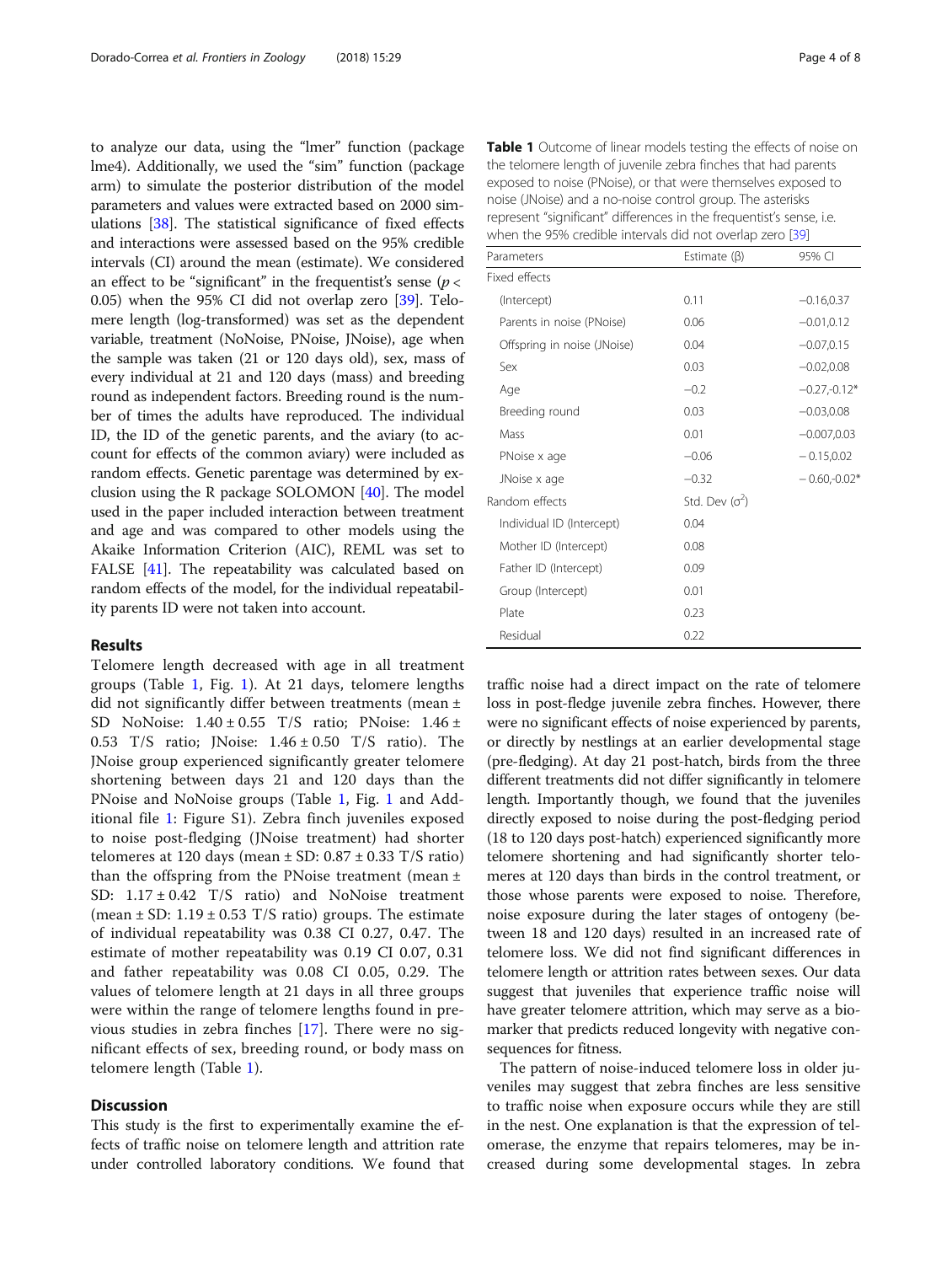<span id="page-4-0"></span>

finches, telomerase activity is highest during the hatchling age period, when the proliferative demands of most organs are the highest [[42\]](#page-7-0), which may mean that very young birds are buffered against stress-induced telomere loss by higher rates of repair, compared to older juveniles. However, two field studies on other songbird species have found differences in telomere length in response to noise exposure or urbanization as early as day 9 and day 15 [[30,](#page-7-0) [31\]](#page-7-0). Alternatively, it could be that the effect was more pronounced during young adulthood in zebra finches because the period between18 and 120 days post-hatch is a critical period. Zebra finches typically leave the nest around day 18 and continue to be fed entirely or partially by their parents or other adults until approximately 30 days post-hatch when juveniles become independent from their parents. In addition to the stress of weaning from parental nutritional support, this time period (ca. day 20) is approximately when zebra finches enter the song learning

period [[43\]](#page-7-0). This could mean that birds are more sensitive to noise or that it is a more potent stressor during this stage, than at earlier life stages. Corroborative evidence for this notion comes from a recent study that found that noise exposure affects the size of brain regions associated with song learning in zebra finches during their song learning period although it did not affect corticosterone levels [\[44](#page-7-0)].

There are many reasons that noise experienced by parents or by offspring at earlier stages may not have affected offspring telomeres. For example if parents in noisy environments make behavioural changes, this could potentially mitigate any negative effects of noise exposure on telomere loss to their offspring and/or if parents habituate to noise in the weeks before eggs are produced. Previous studies have found that parental be-haviours often change in the presence of noise [[45](#page-7-0)] which can reduce reproductive success  $[46, 47]$  $[46, 47]$  $[46, 47]$  $[46, 47]$  $[46, 47]$ . In our study, it could be that parents exposed to traffic noise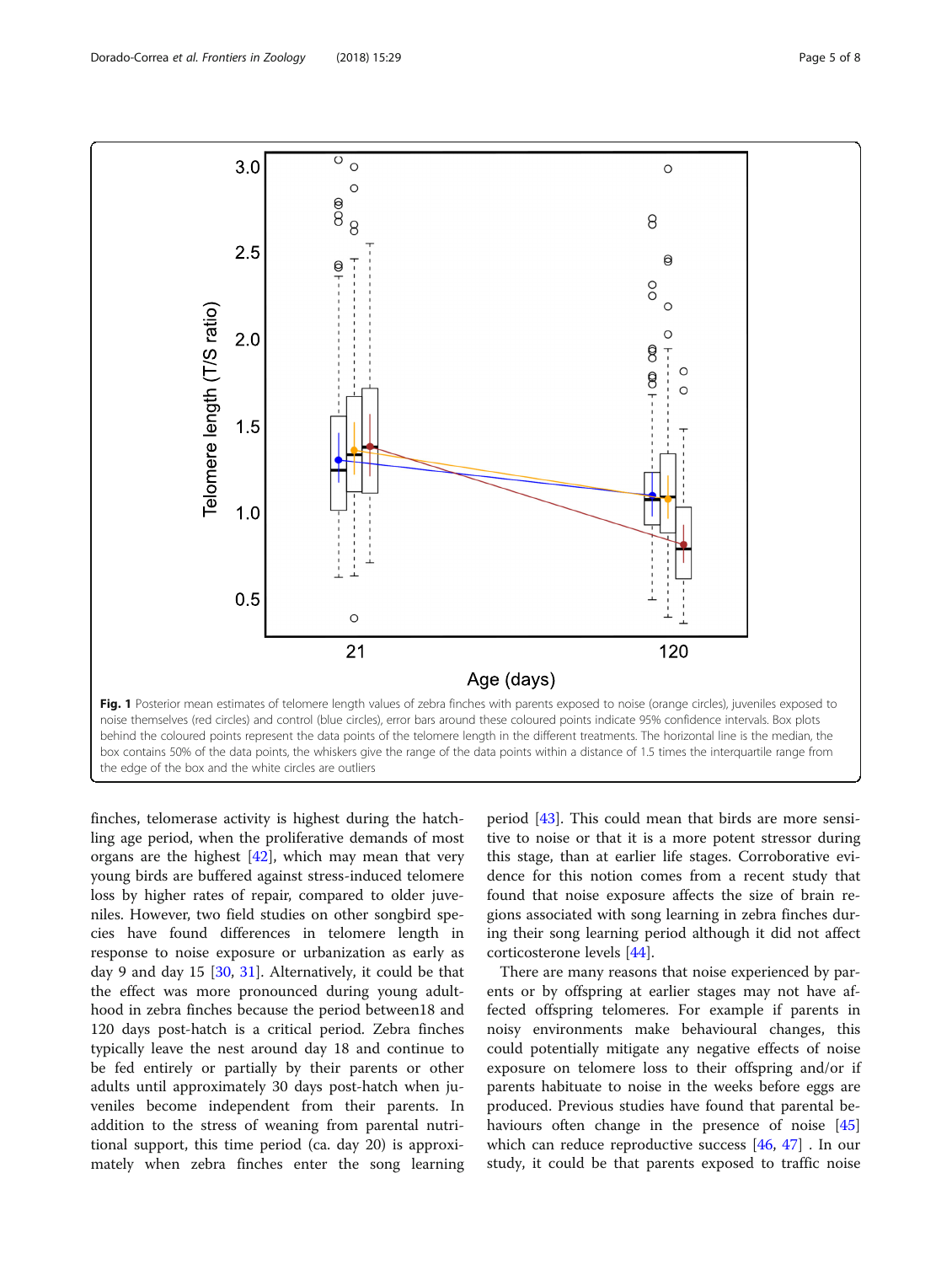<span id="page-5-0"></span>found ways to alleviate the effect of noise on their offspring. Such mitigation could have been mediated by increased parental care behaviour or even earlier in the gamete formation stage. For example, if young chicks (< 18 days) experienced higher rates of telomere loss than controls, noise-exposed parents may have produced offspring with longer telomeres at hatching, which were then lost at a higher rate during their first 20 days post-hatch. Thus, this rapid change may be indistinguishable from the other treatment groups when the first samples were taken at day 21. However, when the noise treatment ceased at day 18, their rate of telomere loss may have decreased, so that the rate of loss from that point matched that of the control birds. Alternatively, it may be that noise-exposed parents invest more in parental care, which may buffer noise-induced telomere loss, and as a result telomere length in their offspring is not significantly different to offspring from the control group. Such an adjustment of parental care could, at least partly, be triggered by the chicks, e.g., hatchlings increase the amplitude of their begging calls in noise [\[48\]](#page-7-0), which may increase feeding rates by the parents. Additionally, it could be that the parents in noise habituated to the noise before their eggs were produced, or offspring hatched, then the lack of an effect of noise exposure on the young from noise-exposed parents might reflect this habituation, whereas in the JNoise treatment, the noise exposure may have occurred at a more vulnerable time in the young birds' lives. However, whether the parents were able to habituate to noise is unknown. While they had noise exposure for 3 weeks before nest building began, the noise treatment also began for them at a sensitive time in their life histories. It was present as soon as they were added to a new mixed sex aviary. Therefore, they were in an early stage of pair formation and getting used to a new flock composition, which is also a vulnerable period.

Telomere length in zebra finches is thought to be heritable [\[49](#page-7-0)], and this is supported by our data, wherein parents explain 27% of the variation in our model. However, whether rates of telomere attrition are also heritable is not clear. We found that juveniles exposed to noise post-fledging had higher rates of attrition, even though their telomere length at day 21 was not different from the other groups (Additional file 1: Figure S1). This suggests that environmental conditions, in this case traffic noise, have an impact on the attrition rate of telomeres in juvenile zebra finches, regardless of inherited differences in telomere length. However, the exact mechanisms underlying the differences observed between our groups, and the degree to which heritability may impact rates of telomere loss independent of environmental conditions needs further study.

The first sample in our study was taken when juveniles were 21 days old post-hatch, around 10 days after the sampling day in other studies [\[30](#page-7-0), [31](#page-7-0)]. In contrast to this prior research [[30](#page-7-0), [31](#page-7-0)], our results showed that traffic noise exposure did not have an effect on telomere length. That our birds did not respond to traffic noise exposure in the same way as the birds in these previous studies may be an indicator of species differences in sensitivity to traffic noise, or may represent a difference between how captive birds and wild birds respond to noise. It may also be that in our study, parents were exposed to noise continuously (like in the city) and while our playback consisted of randomized, unpredictable fluctuations in noise, parents may have habituated more to this chronic noise condition than to shorter daily periods of playback, such as in Meillère et al. (2015).

# Conclusions

Our study contributes critical new data to our understanding of the long-term effects of traffic noise pollution on avian health and fitness. We show that chronic exposure to realistic levels of traffic noise increases rates of telomere loss in older, but not very young juvenile zebra finches. Since telomere length has been shown to predict longevity in zebra finches [\[17](#page-6-0)], a noise-induced increase of telomere attrition rate may serve as a biomarker for reduced long-term survival, which, eventually, may even affect population dynamics of birds in noise polluted areas. Previous evidence in juvenile great tits suggests that urban environments increase rates of telomere loss [\[32\]](#page-7-0). However, our study suggests that anthropogenic noise alone, independent from the many other urban factors, increases telomere loss and may contribute to organismal ageing. Urbanization consists of a complex suite of ecological changes, and our study is a first step towards identifying the causal mechanisms that may underlie differences observed between urban dwellers and their rural conspecifics. As suggested by our findings, it is essential to consider developmental stage and parental effects when studying these mechanisms and how they ultimately affect eco-evolutionary processes.

# Additional file

[Additional file 1:](https://doi.org/10.1186/s12983-018-0275-8) Table S1. Overview of aviaries, rooms in which the aviaries were placed, dates of experiments, and treatments. PNoise (the parents were exposed to noise during breeding, egg-laying and nestling care periods, which also meant that nestlings were exposed to noise until they left the nest, ~18 days post-hatch), JNoise (juvenile birds were exposed to noise exposure from fledging throughout the sensory motor learning period, 18-120 days post-hatch) and control (parents and juveniles not exposed to noise at any time point). Table S2. Statistical models and their respective Akaike Information Criterion (AIC). Table S3. Outcome of linear models testing the effects of noise on the telomere length of juvenile zebra finches that had parents exposed to noise (PNoise), or that were themselves exposed to noise (JNoise) and a no-noise control group. The asterisks represent "significant" differences in the frequentist's sense, i.e. when the 95% credible intervals did not overlap zero [39]. The telomere length values were calculated according to Pfaffl, 2001. Figure S1. Scatter plot of telomere length values of zebra finches at day 120 against day 21. The colours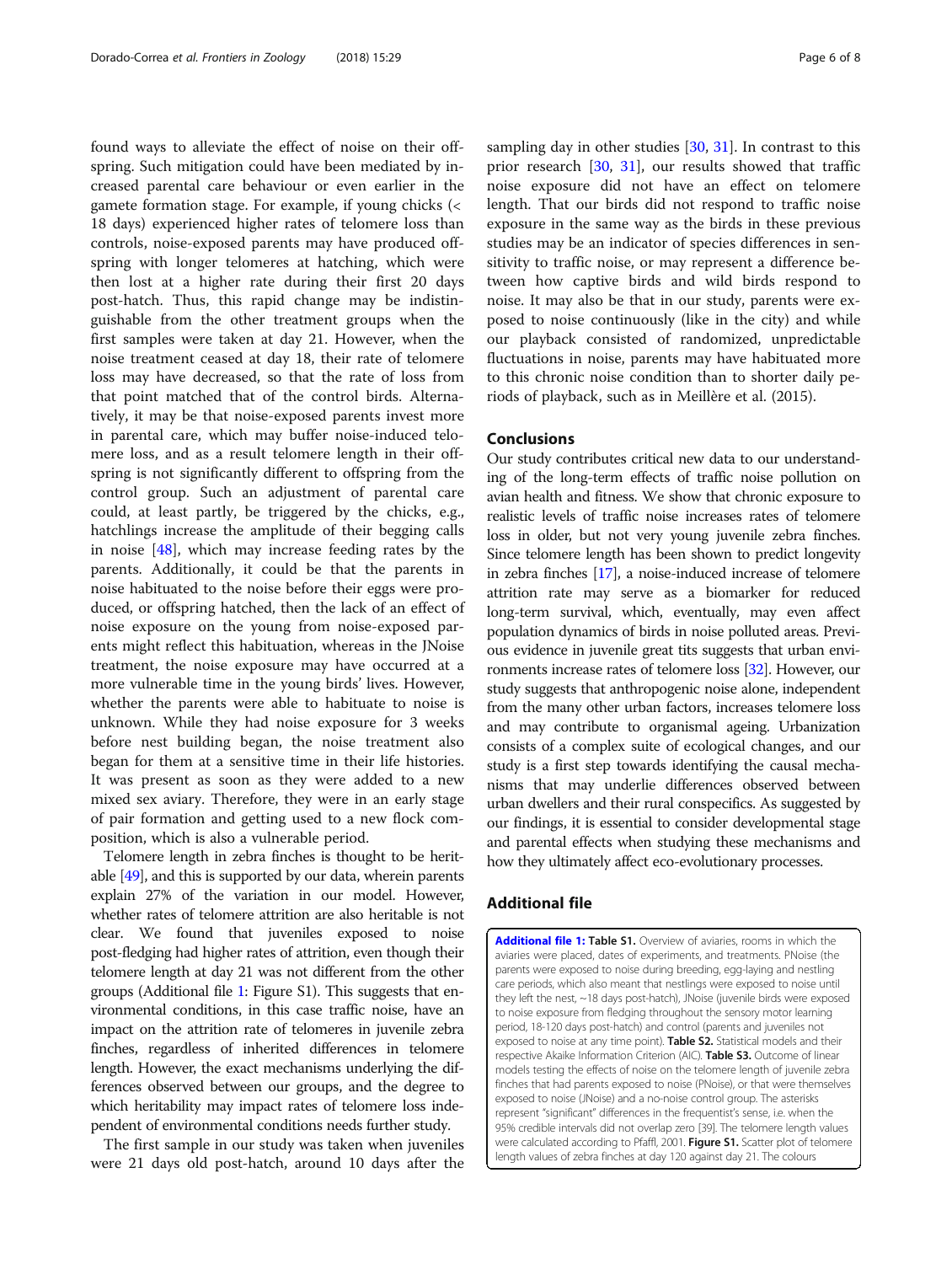<span id="page-6-0"></span>represent the treatments: parents exposed to noise (orange circles), juveniles exposed to noise themselves (red circles) and control (blue circles). The lines show the regression lines per treatment. Figure S2. scatter plot of telomere length values of zebra finches obtained with Cawthon method against Pfaffl method. According to Pearson correlation test the values are highly correlated (0.95, p-value < 2.2e-16). Table S4. Outcome of linear models testing the effects of noise on the telomere length of juvenile zebra finches that had parents exposed to noise (PNoise), or that were themselves exposed to noise (JNoise) and a no-noise control group. The asterisks represent "significant" differences in the frequentist's sense, i.e. when the 95% credible intervals did not overlap zero [39]. This data did not include the outline point from treatment JNoise. (PDF 137 kb)

#### Acknowledgements

We thank Antje Bakker and Jeffrey Kittilson for their invaluable help with the lab work. Rachele Trevisi, Javier Bueno, Sam Hardman, and Lucia Mentesana helped with sampling and Melanie Schneider, Alexander Girg, Ulrich Knief, and Wolfgang Forstmeier with the parentage analysis. Fränzi Korner-Nievergelt, María Moirón, Klemen Koselj, and Sándor Zsebök gave statistical advice. We also thank Bart Kempenaers and Simon Verhulst, as well as two anonymous reviewers, for helpful comments on an earlier version of the manuscript.

#### Funding

Financial support was provided by the DFG (research grant BR 2309/7–1 and a Heisenberg Fellowship, BR 2309/8–1 and 8–2, to H.B.), and the KAAD and the International Max Planck Research School for Organismal Biology (personal funding to A.M.D.C.).

#### Availability of data and materials

Data available from Mendelay <https://doi.org/10.17632/gz64tjzw4m.2>.

#### Authors' contributions

A.M.D.C. carried out the data analysis, drafted the manuscript, and participated in the design of the study and data collection; S.Z. participated in the data analysis, drafted the manuscript, and participated in the design of the study and data collection; B.H. participated in the data collection and analysis and helped finalize the manuscript; H.B. participated in the design of the study, coordinated the study and helped finalize the manuscript. All authors gave final approval for publication.

#### Ethics approval and consent to participate

Animal housing and care was all in accordance with European and local laws governing the care and use of laboratory animals (Council of Europe Treaty ETS-123). All experimental procedures were approved by and done under license from the Government of Upper Bavaria (Regierung von Oberbayern), licence number 55.2–1–54-2532-51-2013.

#### Consent for publication

Not applicable.

#### Competing interests

The authors declare that they have no competing interests.

## Publisher's Note

Springer Nature remains neutral with regard to jurisdictional claims in published maps and institutional affiliations.

#### Author details

<sup>1</sup>Max Planck Institute for Ornithology, Eberhard-Gwinner-Str. 11, 82319 Seewiesen, Germany. <sup>2</sup>North Dakota State University, Stevens Hall 225, Dept 2715, PO Box 6050, Fargo, ND 58108-6050, USA.

## Received: 27 July 2017 Accepted: 16 July 2018 Published online: 28 August 2018

#### References

1. McKinney ML. Urbanization, biodiversity, and conservation. Bioscience. 2002; 52:883.

- 2. Habib L, Bayne EM, Boutin S. Chronic industrial noise affects pairing success and age structure of ovenbirds Seiurus aurocapilla: chronic noise and ovenbird pairing success. J Appl Ecol. 2006;44:176–84.
- 3. Gil D, Brumm H. Avian urban ecology: behavioural and physiological adaptations. Oxford: OUP; 2013.
- 4. Grimm NB, Faeth SH, Golubiewski NE, Redman CL, Wu J, Bai X, Briggs JM. Global change and the ecology of cities. Science. 2008;319:756–60.
- 5. Chang EF. Environmental noise retards auditory cortical development. Science. 2003;300:498–502.
- 6. Cheng L, Wang SH, Chen QC, Liao XM. Moderate noise induced cognition impairment of mice and its underlying mechanisms. Physiol Behav. 2011; 104:981–8.
- 7. Cui B, Wu M, She X. Effects of chronic noise exposure on spatial learning and memory of rats in relation to neurotransmitters and NMDAR2B alteration in the hippocampus. J Occu Health. 2009;51:152–8.
- 8. Haralabidis AS, Dimakopoulou K, Vigna-Taglianti F, Giampaolo M, Borgini A, Dudley M-L, et al. Acute effects of night-time noise exposure on blood pressure in populations living near airports. Eur Heart J. 2008;29:658–64.
- 9. Zheng KC, Ariizumi M. Modulations of immune functions and oxidative status induced by noise stress. J Occu Health. 2007;49:32–8.
- 10. Jensen K, Hahn NE, Palme R, Saxton K, Francis DD. Vacuum-cleaner noise and acute stress responses in female C57BL/6 mice (Mus musculus). J Am Assoc Lab Anim Sci. 2010;49:300–6.
- 11. Kight CR, Swaddle JP. How and why environmental noise impacts animals: an integrative, mechanistic review: environmental noise and animals. Ecol Lett. 2011;14:1052-61.
- 12. Oliveira MJ, Monteiro M, Ribeiro A, Pignatelli D, Aguas A. Chronic exposure of rats to occupational textile noise causes cytological changes in adrenal cortex. Noise Health. 2009;11:118–23.
- 13. Metcalfe NB, Monaghan P. Compensation for a bad start: grow now, pay later? Trends Ecol Evol. 2001;16:254–60.
- 14. Monaghan P, Metcalfe NB, Torres R. Oxidative stress as a mediator of life history trade-offs: mechanisms, measurements and interpretation. Ecol Lett. 2009;12:75–92.
- 15. Monaghan P. Telomeres and life histories: the long and the short of it. Ann N Y Acad Sci. 2010;1206:130–42.
- 16. Blackburn EH. Telomeres. New York: Wiley Online Library; 1995.
- 17. Heidinger BJ, Blount JD, Boner W, Griffiths K, Metcalfe NB, Monaghan P. Telomere length in early life predicts lifespan. Proc Natl Acad Sci. 2012;109: 1743–8.
- 18. von Zglinicki T. Oxidative stress shortens telomeres. Trends Biochem Sci. 2002;27:339–44.
- 19. Epel ES, Blackburn EH, Lin J, Dhabhar FS, Adler NE, Morrow JD, et al. Accelerated telomere shortening in response to life stress. Proc Natl Acad Sci. 2004;101:17312–5.
- 20. Haussmann MF, Longenecker AS, Marchetto NM, Juliano SA, Bowden RM. Embryonic exposure to corticosterone modifies the juvenile stress response, oxidative stress and telomere length. Proc R Soc B Biol Sci. 2012;279:1447–56.
- 21. Entringer S, Epel ES, Kumsta R, Lin J, Hellhammer DH, Blackburn EH, et al. Stress exposure in intrauterine life is associated with shorter telomere length in young adulthood. Proc Natl Acad Sci. 2011;108:E513–8.
- 22. Entringer S, Epel ES, Lin J, Buss C, Shahbaba B, Blackburn EH, et al. Maternal psychosocial stress during pregnancy is associated with newborn leukocyte telomere length. Am J Obstet Gynecol. 2013;208:134.e1–7.
- 23. Tissier ML, Williams TD, Criscuolo F. Maternal effects underlie ageing costs of growth in the zebra finch (Taeniopygia guttata). PLoS One. 2014;9:e97705.
- 24. Love OP, Williams TD. The adaptive value of stress-induced phenotypes: effects of maternally derived corticosterone on sex-biased investment, cost of reproduction, and maternal fitness. Am Nat. 2008;172:E135–49.
- 25. Boonekamp JJ, Mulder GA, Salomons HM, Dijkstra C, Verhulst S. Nestling telomere shortening, but not telomere length, reflects developmental stress and predicts survival in wild birds. Proc R Soc B Biol Sci. 2014;281:20133287.
- 26. Nettle D, Monaghan P, Gillespie R, Brilot B, Bedford T, Bateson M. An experimental demonstration that early-life competitive disadvantage accelerates telomere loss. Proc R Soc B Biol Sci. 2014;282:20141610.
- 27. Heidinger BJ, Herborn KA, Granroth-Wilding HMV, Boner W, Burthe S, Newell M, et al. Parental age influences offspring telomere loss. Funct Ecol. 2016;30:1531–8.
- 28. Hoxha M, Dioni L, Bonzini M, Pesatori AC, Fustinoni S, Cavallo D, et al. Association between leukocyte telomere shortening and exposure to traffic pollution: a cross-sectional study on traffic officers and indoor office workers. Environ. Health. 2009;8:1476–069X.